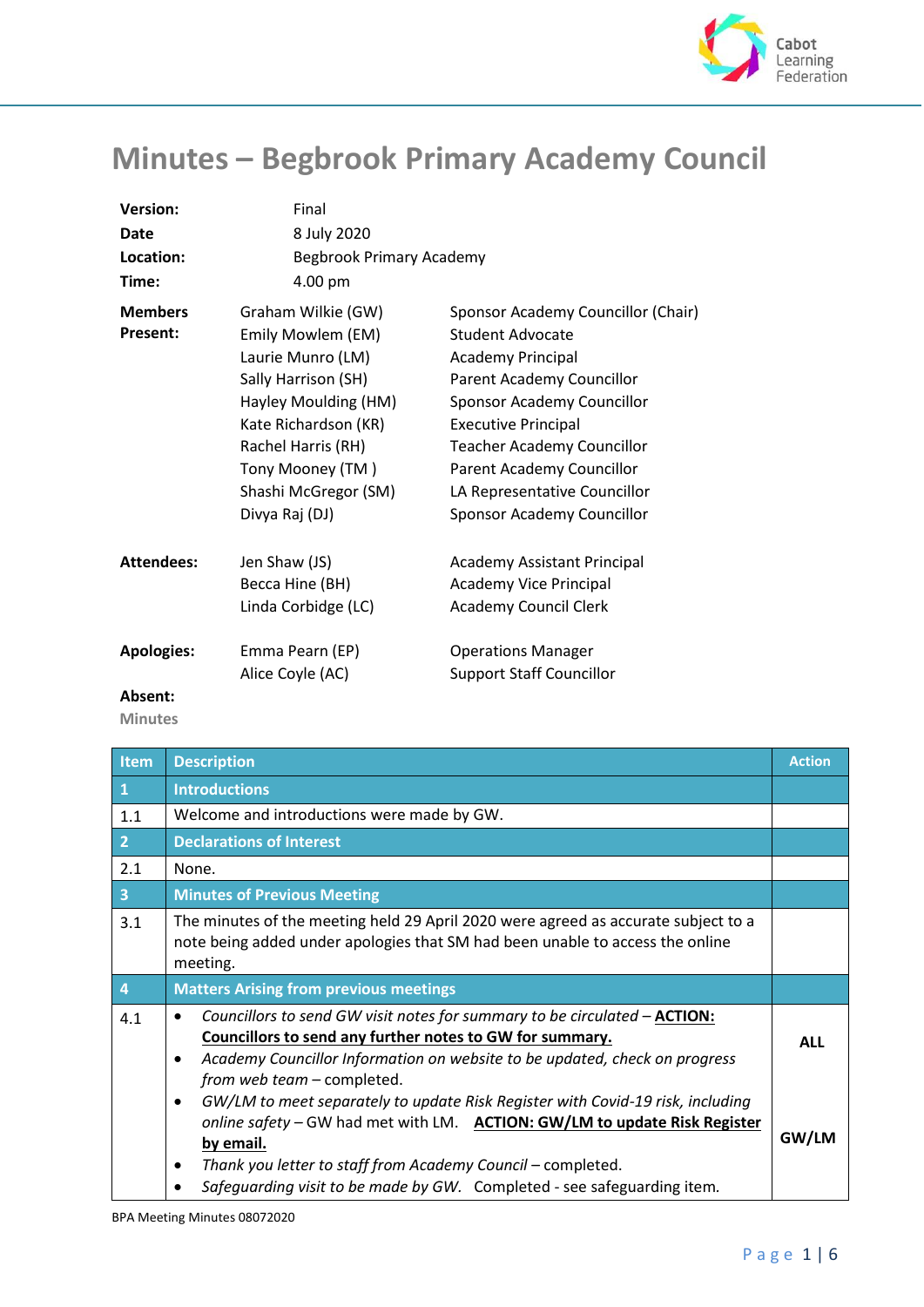

| Item           | <b>Description</b>                                                                                                                                                                                                                                                                                                                                                                                                                                                                                                                                                                                                                                                                                                                                                                                                                                                                                                                                                                                                                                                                                                                                                                                                                                                                                                                                                                                                                                                                                                                                                                                                                                                                                                                                                                                                                                                                                                                                                                                                                                                                                                                                                                                                                                                                                                                                                                                                                                                                                                                                                                                                                                                                                                                                                                                                                                                                                                                                                                                                                                                                                                           | <b>Action</b> |
|----------------|------------------------------------------------------------------------------------------------------------------------------------------------------------------------------------------------------------------------------------------------------------------------------------------------------------------------------------------------------------------------------------------------------------------------------------------------------------------------------------------------------------------------------------------------------------------------------------------------------------------------------------------------------------------------------------------------------------------------------------------------------------------------------------------------------------------------------------------------------------------------------------------------------------------------------------------------------------------------------------------------------------------------------------------------------------------------------------------------------------------------------------------------------------------------------------------------------------------------------------------------------------------------------------------------------------------------------------------------------------------------------------------------------------------------------------------------------------------------------------------------------------------------------------------------------------------------------------------------------------------------------------------------------------------------------------------------------------------------------------------------------------------------------------------------------------------------------------------------------------------------------------------------------------------------------------------------------------------------------------------------------------------------------------------------------------------------------------------------------------------------------------------------------------------------------------------------------------------------------------------------------------------------------------------------------------------------------------------------------------------------------------------------------------------------------------------------------------------------------------------------------------------------------------------------------------------------------------------------------------------------------------------------------------------------------------------------------------------------------------------------------------------------------------------------------------------------------------------------------------------------------------------------------------------------------------------------------------------------------------------------------------------------------------------------------------------------------------------------------------------------------|---------------|
|                | <b>ACTION: Academy Council Immersion date to be arranged taken forward to</b><br>September.                                                                                                                                                                                                                                                                                                                                                                                                                                                                                                                                                                                                                                                                                                                                                                                                                                                                                                                                                                                                                                                                                                                                                                                                                                                                                                                                                                                                                                                                                                                                                                                                                                                                                                                                                                                                                                                                                                                                                                                                                                                                                                                                                                                                                                                                                                                                                                                                                                                                                                                                                                                                                                                                                                                                                                                                                                                                                                                                                                                                                                  | <b>GW</b>     |
|                | <b>Academy Council Report</b>                                                                                                                                                                                                                                                                                                                                                                                                                                                                                                                                                                                                                                                                                                                                                                                                                                                                                                                                                                                                                                                                                                                                                                                                                                                                                                                                                                                                                                                                                                                                                                                                                                                                                                                                                                                                                                                                                                                                                                                                                                                                                                                                                                                                                                                                                                                                                                                                                                                                                                                                                                                                                                                                                                                                                                                                                                                                                                                                                                                                                                                                                                |               |
|                | <b>Quality of Education</b>                                                                                                                                                                                                                                                                                                                                                                                                                                                                                                                                                                                                                                                                                                                                                                                                                                                                                                                                                                                                                                                                                                                                                                                                                                                                                                                                                                                                                                                                                                                                                                                                                                                                                                                                                                                                                                                                                                                                                                                                                                                                                                                                                                                                                                                                                                                                                                                                                                                                                                                                                                                                                                                                                                                                                                                                                                                                                                                                                                                                                                                                                                  |               |
| 5 <sub>1</sub> | <b>Achievements and Standards</b>                                                                                                                                                                                                                                                                                                                                                                                                                                                                                                                                                                                                                                                                                                                                                                                                                                                                                                                                                                                                                                                                                                                                                                                                                                                                                                                                                                                                                                                                                                                                                                                                                                                                                                                                                                                                                                                                                                                                                                                                                                                                                                                                                                                                                                                                                                                                                                                                                                                                                                                                                                                                                                                                                                                                                                                                                                                                                                                                                                                                                                                                                            |               |
| 5.1            | <b>Student Outcomes</b><br>Councillors asked if children would be assessed at some stage to see where<br>they are. LM explained that this was part of the Recovery Curriculum; using<br>formative assessment and summative assessment to generate a more in-depth<br>profile to see where the class compared to pre lockdown.  There had already<br>been a best guess across CLF on where children were in March and they were<br>aware that some areas of the curriculum had not been taught as not suitable for<br>distance learning.  Wherever possible children would be kept in the same<br>classes as this year. Councillors asked why some were being moved. LM said<br>they were a result of individual family requests/discussions.<br>Home learning had been positive; educating at a distance had been well<br>٠<br>received. LM explained the rationale for delivery - keeping resource light and a<br>continuing emphasis on fluency and practice.<br>Councillors asked what the results were from the survey on uptake of home<br>٠<br>learning. LM responded that completion was variable, generally 50% was<br>Councillors asked if that uptake was expected.<br>completed.<br>LM felt that<br>home learning fatigue was setting in so was not surprised. SH fed back that<br>parents at home find completing online forms difficult.<br>TM said that he had just received the email for Year 6 which was very good<br>٠<br>and emotional. LM commented that due to the situation they had been trying<br>to recreate other things for Year 6 with limited contact, e.g. images on t shirts.<br>Pre Covid expected results as at March had changed from 45% at KS1 to close to<br>80% which was higher than the national average.<br>Focus had also been on<br>reducing the disadvantage gap over time; although still looking quite large gaps<br>were narrowing and were now closer to the national average. Councillors<br>asked whether teacher assessments for pupils in receipt of pupil premium<br>compared to non-pupil premium pupils was a fair assessment.<br>LM<br>responded that the assessments were based on school data, acknowledging that<br>teacher assessment y tests was difficult.<br>Councillors asked how the assessments would impact on children in Secondary<br>٠<br>school. LM said that a lot of work had been done to capture what primary<br>schools know about children. KR said that she would shortly be meeting all CLF<br>Y7 leads to present data on children transitioning. KR said that Y6 teachers had<br>done an exceptional job regarding where children were in March, best guest of<br>where now and rating of engagement during the pandemic to guide where<br>support should be directed in Year 7. There would be two INSET days in<br>September to give Secondary colleagues time to assess. Councillors recognised<br>the significant improvement and progress in Y6 outcomes.<br>LM had shared the Term 4 Y2 data, Y1 Phonics screen and prediction for GLD.<br>$\bullet$<br>Noting the good progress at KS2 and Y2 and Y1 Phonics compared to last year's |               |
|                | figures councillors asked for an overall assessment of the year. LM commented<br>that the quality of education children were receiving was significantly exciting<br>pre Covid. LM said that he was disappointed they had not been able to                                                                                                                                                                                                                                                                                                                                                                                                                                                                                                                                                                                                                                                                                                                                                                                                                                                                                                                                                                                                                                                                                                                                                                                                                                                                                                                                                                                                                                                                                                                                                                                                                                                                                                                                                                                                                                                                                                                                                                                                                                                                                                                                                                                                                                                                                                                                                                                                                                                                                                                                                                                                                                                                                                                                                                                                                                                                                   |               |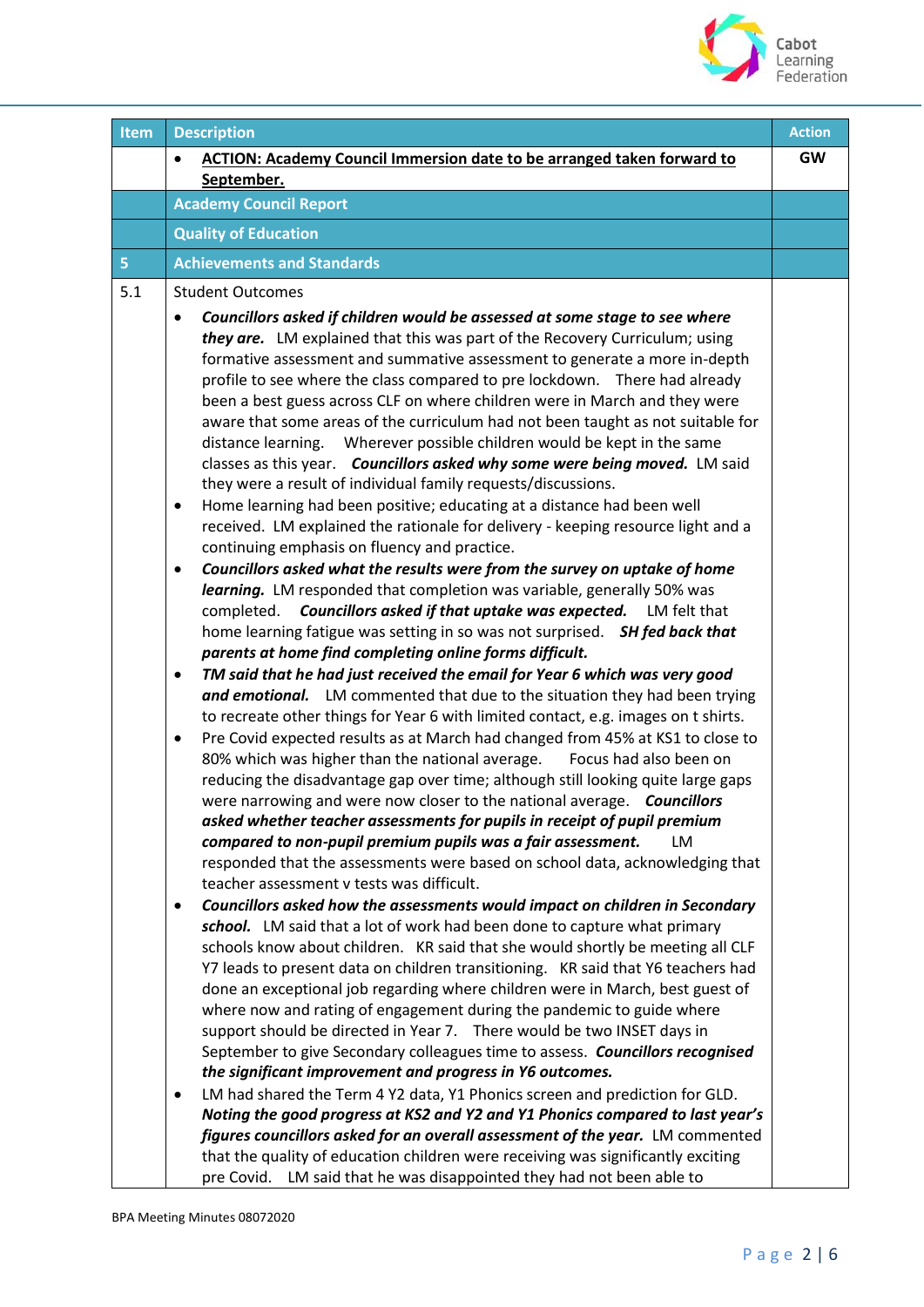

| <b>Item</b> | <b>Description</b>                                                                                                                                                                                                                                                                                                                                                                                                                                                                                                                                                                                                                                                                                                                                                                                                                                                                                                                                                                                                                                                                                                                                                                                                                                                                                                                                                                                                                                                                                                                                                                                                                                                                                                            | <b>Action</b> |
|-------------|-------------------------------------------------------------------------------------------------------------------------------------------------------------------------------------------------------------------------------------------------------------------------------------------------------------------------------------------------------------------------------------------------------------------------------------------------------------------------------------------------------------------------------------------------------------------------------------------------------------------------------------------------------------------------------------------------------------------------------------------------------------------------------------------------------------------------------------------------------------------------------------------------------------------------------------------------------------------------------------------------------------------------------------------------------------------------------------------------------------------------------------------------------------------------------------------------------------------------------------------------------------------------------------------------------------------------------------------------------------------------------------------------------------------------------------------------------------------------------------------------------------------------------------------------------------------------------------------------------------------------------------------------------------------------------------------------------------------------------|---------------|
|             | evidence this through data.  Plans for September included a focus on<br>metacognition, recognising children will need to re-learn how to learn. There<br>would also be an emphasis on children's emotional literacy to help them work<br>through emotions and a huge degree of focus on fluency.<br>Councillors commented on the improved achievement of boys, asking if it was<br>$\bullet$<br>a result of the change in the curriculum. LM said that when you speak to Y6s<br>about their curriculum they talk about their learning in a different way to the<br>past. TM fed back that as a Y6 parent he had witnessed the change with the<br>positivity of the curriculum and said it was great to see the way teachers<br>interacted with both boys and girls. SM added that her grandchildren had a<br>wonderful day in school this week, which was a credit to their teachers.                                                                                                                                                                                                                                                                                                                                                                                                                                                                                                                                                                                                                                                                                                                                                                                                                                         |               |
| 5.2         | Attendance                                                                                                                                                                                                                                                                                                                                                                                                                                                                                                                                                                                                                                                                                                                                                                                                                                                                                                                                                                                                                                                                                                                                                                                                                                                                                                                                                                                                                                                                                                                                                                                                                                                                                                                    |               |
|             | Councillors asked what the school's approach was to ensure as many children<br>as possible return in September. LM said they had been able to find funding to<br>extend the Family Support Worker's hours which would give added capacity for<br>a more personal response to families not sending children in. They do not want<br>to lose the good relationships that have been developed over this period.                                                                                                                                                                                                                                                                                                                                                                                                                                                                                                                                                                                                                                                                                                                                                                                                                                                                                                                                                                                                                                                                                                                                                                                                                                                                                                                  |               |
| 5.3         | Quality of Teaching and Learning                                                                                                                                                                                                                                                                                                                                                                                                                                                                                                                                                                                                                                                                                                                                                                                                                                                                                                                                                                                                                                                                                                                                                                                                                                                                                                                                                                                                                                                                                                                                                                                                                                                                                              |               |
|             | LM explained that they were doing their best to deliver a broad and balanced<br>education for those in school and learning at home, which included experiences<br>of more than core subjects. Teachers were currently delivering 'live' lessons to<br>prepare for the possibility of future local lockdown.<br>Good principles of transition were being moved to virtual provision. TM fed<br>$\bullet$<br>back that the Year 6 picnic had been a good re-connection opportunity for<br>pupils leaving the school.<br>Councillors asked if there had been any actions taken to support pupils around<br>$\bullet$<br>the Black Live Matter movement. LM said they had given families the<br>opportunity to have conversations and would be continuing with these when the<br>children return in September. They were aware there may be a necessity to<br>unpick any problems.<br>Councillors questioned the diversity of teachers/TAs at Begbrook, asking if they<br>were representative of families they serve. LM responded that the trust have<br>staff who represent all, with more diversity in lower skilled roles than higher up.<br>The trust have been proactively trying to address this over time.<br>Academy<br>Council asked if there were any plans from the trust to change the way<br>teachers were recruited from BAME backgrounds. LM explained that a CLF<br>Racial Equalities Steering Group had been formed to look at the issues in a more<br>broad sense. The group included members from the BAME community and was<br>chaired by Aisha Thomas with Executive Principals Sally Apps and Susie Weaver<br><b>ACTION: KR will provide an update on the group at each</b><br>as Vice Chairs.<br>meeting. | <b>KR</b>     |
| 5.4         | Behaviour                                                                                                                                                                                                                                                                                                                                                                                                                                                                                                                                                                                                                                                                                                                                                                                                                                                                                                                                                                                                                                                                                                                                                                                                                                                                                                                                                                                                                                                                                                                                                                                                                                                                                                                     |               |
|             | LM reported that, as there were currently 150 children in school, some changes<br>had to be made to behaviour systems to ensure the children were safe in line<br>with current guidance. LM explained that children were sat an individual desks<br>with less interaction and everything timetabled.<br>Councillors asked if it was the intention to take the changed behaviour policy<br>into the new academic year. LM said that as a result of having to reduce<br>interaction it was likely they would have to continue with the amended policy                                                                                                                                                                                                                                                                                                                                                                                                                                                                                                                                                                                                                                                                                                                                                                                                                                                                                                                                                                                                                                                                                                                                                                           |               |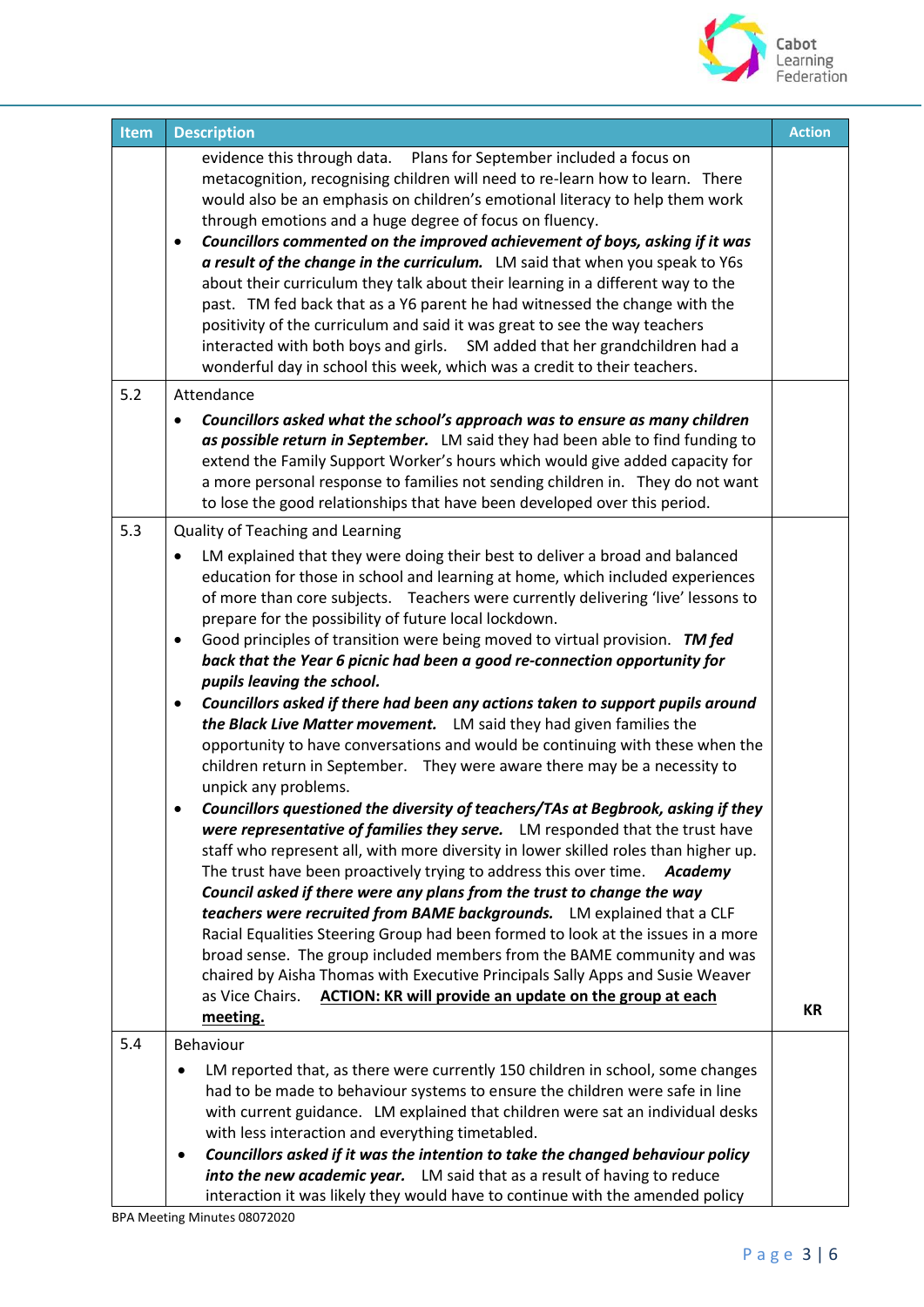

| <b>Item</b>    | <b>Description</b>                                                                                                                                                                                                                                                                                                                                                                                                                                                                                                                                                                                                                                                                                                                                                                                                                                                                                                                                                                                                                                                                                                                                                                                                                                                                                                                                                                                                                                                                                                                                                                                                                                                                                                                                             | <b>Action</b> |
|----------------|----------------------------------------------------------------------------------------------------------------------------------------------------------------------------------------------------------------------------------------------------------------------------------------------------------------------------------------------------------------------------------------------------------------------------------------------------------------------------------------------------------------------------------------------------------------------------------------------------------------------------------------------------------------------------------------------------------------------------------------------------------------------------------------------------------------------------------------------------------------------------------------------------------------------------------------------------------------------------------------------------------------------------------------------------------------------------------------------------------------------------------------------------------------------------------------------------------------------------------------------------------------------------------------------------------------------------------------------------------------------------------------------------------------------------------------------------------------------------------------------------------------------------------------------------------------------------------------------------------------------------------------------------------------------------------------------------------------------------------------------------------------|---------------|
|                | although it had not been risk assessed yet as they were awaiting further<br>government guidance. Academy Council asked if there was a risk that more<br>children would be less able to follow the new procedures. LM said there may<br>be a necessity to work through part time tables for individual children who<br>would be at risk of exclusion with different behaviour procedures.<br>Councillors asked how the numbers compared to other primaries in CLF. LM<br>said that numbers were broadly in line with other primaries.<br>Councillors asked how many children have had to have risk assessments and<br>٠<br>not been able to come back to school currently and how the school were<br>managing those situations. LM explained that it was around creating safe<br>spaces for those who would find it a significant challenge and minimising the<br>One child had not been able to<br>amount of adults working across bubbles.<br>return as yet. It was expected to be a significant challenge in September,<br>particularly in Reception with children who have named EHCPs and no<br>alternative provision available; part time timetables are an option.<br><b>KR</b> said<br>that CLF had submitted an expression of interest to BCC for a project to try and<br>support with this situation as currently 190 children across Bristol don't have a<br>school place. LM explained that there could be an additional building on site to<br>provide one of the alternative learning provisions.  The trust were waiting to<br>hear back whether projects put forward across the Trust are accepted.<br>Academy Council agreed that if the project went ahead there would need to<br>be a discussion on managing parent expectation at Begbrook. |               |
| 6 <sup>1</sup> | <b>Safeguarding</b>                                                                                                                                                                                                                                                                                                                                                                                                                                                                                                                                                                                                                                                                                                                                                                                                                                                                                                                                                                                                                                                                                                                                                                                                                                                                                                                                                                                                                                                                                                                                                                                                                                                                                                                                            |               |
| 6.1            | LM reported that they were continuing to work hard at understanding the<br>$\bullet$<br>positions of families with the information being recorded in a live document.<br>LM said that he was confident that necessary support was put in place where<br>necessary.<br>GW reported that he had met LM virtually a few weeks ago. GW said he felt the<br>actions and support provided through the team had been exceptional.<br><b>There</b><br>were 90 children on the vulnerable children list which was a lot of children. LM<br>commented on the continuing careful reporting through CPOMs and keeping<br>knowledge shared.<br>Councillors asked if there was any wider provision being planned for the<br>$\bullet$<br>summer holidays.<br>LM said that some priority families would be contacted over<br>the summer however he was aware that staff needed a break to be ready for<br>September. 600 pupils coming back would be challenging, particularly as most<br>would not have been in school.<br>KR advised that some provision would be<br>provided centrally at different schools across Bristol over the summer.                                                                                                                                                                                                                                                                                                                                                                                                                                                                                                                                                                                                                                |               |
| $\mathbf{7}$   | <b>Finance, Health &amp; Safety &amp; Estates</b>                                                                                                                                                                                                                                                                                                                                                                                                                                                                                                                                                                                                                                                                                                                                                                                                                                                                                                                                                                                                                                                                                                                                                                                                                                                                                                                                                                                                                                                                                                                                                                                                                                                                                                              |               |
| 7.1            | <b>Finance</b><br>LM reported that he now had a budget which felt realistic. Although some hard<br>decisions have had to be made there had been no change management needed.<br>One difficult decision was that they had not been able to afford a counsellor at a<br>time when they really need one. Councillors asked if the extra potential<br>funding from the DfE could be used to fund a counsellor.<br>LM said that the<br>funds would have to be targeted for tutoring for disadvantaged pupils and<br>funding for schools to catch up more broadly.                                                                                                                                                                                                                                                                                                                                                                                                                                                                                                                                                                                                                                                                                                                                                                                                                                                                                                                                                                                                                                                                                                                                                                                                   |               |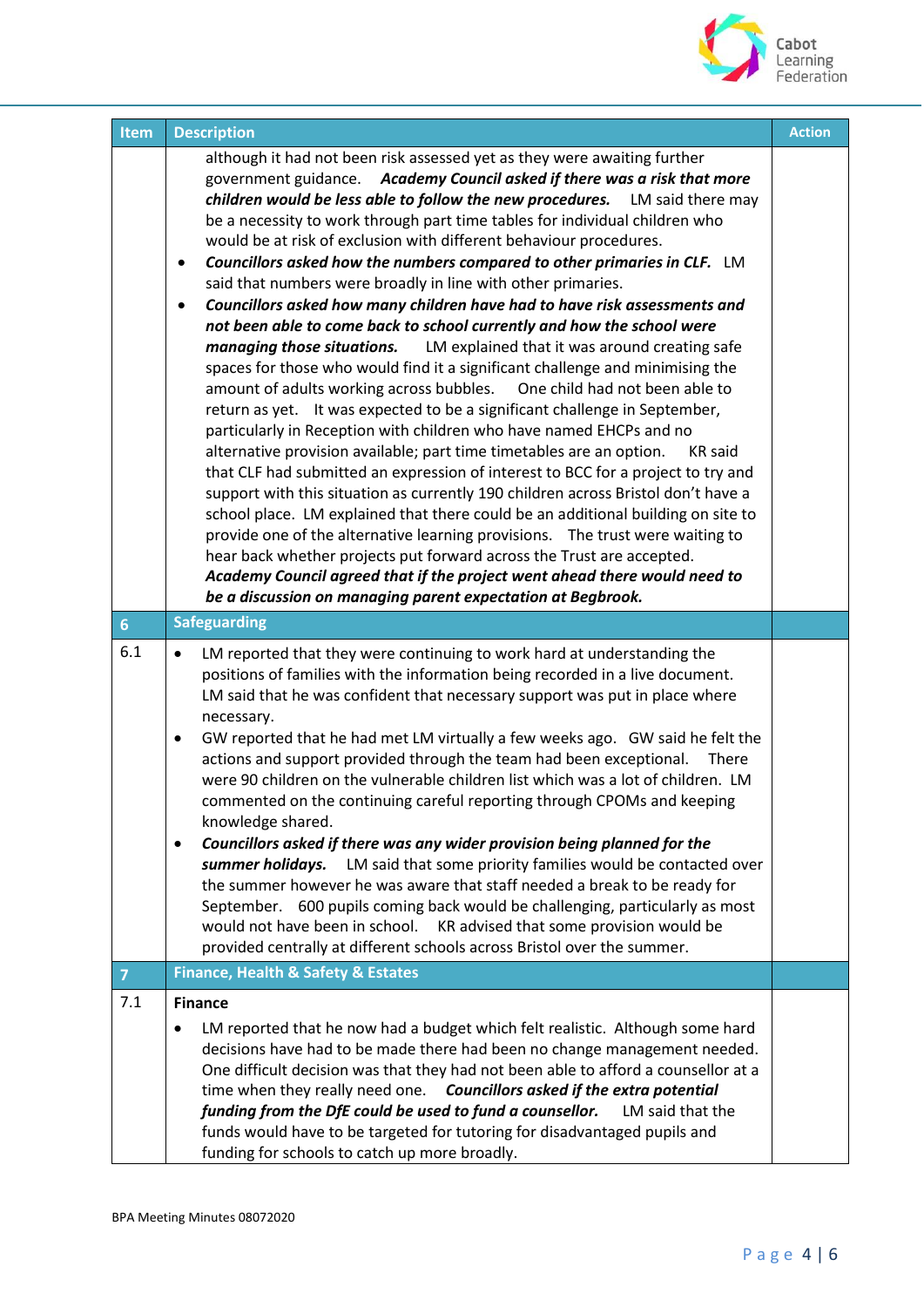

| <b>Item</b> | <b>Description</b>                                                                                                                                                                                                                                                                                                                                                                                                                                                                                                                                                                                                                                                                                                                                                                                                                                                                                                                                                                                                                                                                                                                                                                                                                                                                                                                                                                                                                                                                                                                                                                                                                                                                                                                       | <b>Action</b> |
|-------------|------------------------------------------------------------------------------------------------------------------------------------------------------------------------------------------------------------------------------------------------------------------------------------------------------------------------------------------------------------------------------------------------------------------------------------------------------------------------------------------------------------------------------------------------------------------------------------------------------------------------------------------------------------------------------------------------------------------------------------------------------------------------------------------------------------------------------------------------------------------------------------------------------------------------------------------------------------------------------------------------------------------------------------------------------------------------------------------------------------------------------------------------------------------------------------------------------------------------------------------------------------------------------------------------------------------------------------------------------------------------------------------------------------------------------------------------------------------------------------------------------------------------------------------------------------------------------------------------------------------------------------------------------------------------------------------------------------------------------------------|---------------|
|             | New doors for reception area were currently being measured to see cost<br>٠                                                                                                                                                                                                                                                                                                                                                                                                                                                                                                                                                                                                                                                                                                                                                                                                                                                                                                                                                                                                                                                                                                                                                                                                                                                                                                                                                                                                                                                                                                                                                                                                                                                              |               |
|             | implication (on Risk Register).                                                                                                                                                                                                                                                                                                                                                                                                                                                                                                                                                                                                                                                                                                                                                                                                                                                                                                                                                                                                                                                                                                                                                                                                                                                                                                                                                                                                                                                                                                                                                                                                                                                                                                          |               |
| 8           | <b>Staffing and Wellbeing</b>                                                                                                                                                                                                                                                                                                                                                                                                                                                                                                                                                                                                                                                                                                                                                                                                                                                                                                                                                                                                                                                                                                                                                                                                                                                                                                                                                                                                                                                                                                                                                                                                                                                                                                            |               |
| 8.1         | <b>Staff Wellbeing</b>                                                                                                                                                                                                                                                                                                                                                                                                                                                                                                                                                                                                                                                                                                                                                                                                                                                                                                                                                                                                                                                                                                                                                                                                                                                                                                                                                                                                                                                                                                                                                                                                                                                                                                                   |               |
|             | <b>Councillors asked if there was counselling support available for staff.</b> LM said<br>that all staff were able to access counsellors through the CLF programme; this<br>had been used by one colleague at Begbrook so far. KR added that the trust<br>now have a mental health staff network; recent activity has been surveys about<br>returning to work and a blog. Councillors asked if staff were given the time<br>to access the service. KR said there were mental health leads in each academy<br>which helped to generate a culture of support.<br>Councillors asked if there were many staff expected to be still shielding in<br>$\bullet$<br>September. LM said that each staff member has an individual risk assessment.<br>Rules change on 1 August to the expectation that everyone essentially will be<br>back at work, with mitigations put in place.<br>Councillors asked if the guidance also related to vulnerable children returning.<br>$\bullet$<br>LM responded that guidance was the same; return with risks mitigated.  Most<br>children were not shielding.<br>Councillors asked if there were any families expected to not send children back,<br>$\bullet$<br>even if not shielding. LM said he expected this to be the case however the<br>school would be working towards supporting parents to feel safe and to address<br>any issues which arise. There would be 30 children in the class with as few<br>adults as possible. It would be significantly safer due to ways of managing the<br>risk.<br>Councillors asked if the picnic risk assessment had worked. LM said that it had,<br>٠<br>with socially distanced football being played and no one was closer than 2m for<br>15 minutes or more. |               |
|             | The Risk Assessment for opening in September was currently being planned by<br>٠<br>the central team followed by the local setting interpretation ready for<br>September.                                                                                                                                                                                                                                                                                                                                                                                                                                                                                                                                                                                                                                                                                                                                                                                                                                                                                                                                                                                                                                                                                                                                                                                                                                                                                                                                                                                                                                                                                                                                                                |               |
| 8.2         | <b>Staffing</b>                                                                                                                                                                                                                                                                                                                                                                                                                                                                                                                                                                                                                                                                                                                                                                                                                                                                                                                                                                                                                                                                                                                                                                                                                                                                                                                                                                                                                                                                                                                                                                                                                                                                                                                          |               |
|             | LM reported almost no movement in the staffing structure this summer. They<br>were about to advertise for an HLTA role with the aim to not use supply.<br>Work<br>had been done to see if multiple teachers have been out - as a result the risk of<br>requirement for external cover was only 4 days across the entire year.<br>LM<br>said they were awaiting guidance regarding what might happen to bubbles and<br>therefore staffing for September. Councillors commented that attendance<br>might improve due to improved hygiene measures. LM agreed, adding that<br>they had learnt a lot regarding hygiene measures to guard against infection, and<br>this would continue.<br>Councillors questioned the reduction in TAs in year groups and asked how<br>٠<br>LM said that amount of general TA time was reducing<br>teachers are managing.<br>over time; schools now work in a different way with the focus on finding ways to<br>free the teacher to work with children who need more support. As a result<br>they were now working with teachers on how they can maximise their time.                                                                                                                                                                                                                                                                                                                                                                                                                                                                                                                                                                                                                                       |               |
| 8.3         | AIP<br>LM briefed on the draft AIP for next year which was broadly similar to this year.<br>Changes involved developing experts in key curriculum areas and the Any Any                                                                                                                                                                                                                                                                                                                                                                                                                                                                                                                                                                                                                                                                                                                                                                                                                                                                                                                                                                                                                                                                                                                                                                                                                                                                                                                                                                                                                                                                                                                                                                  |               |